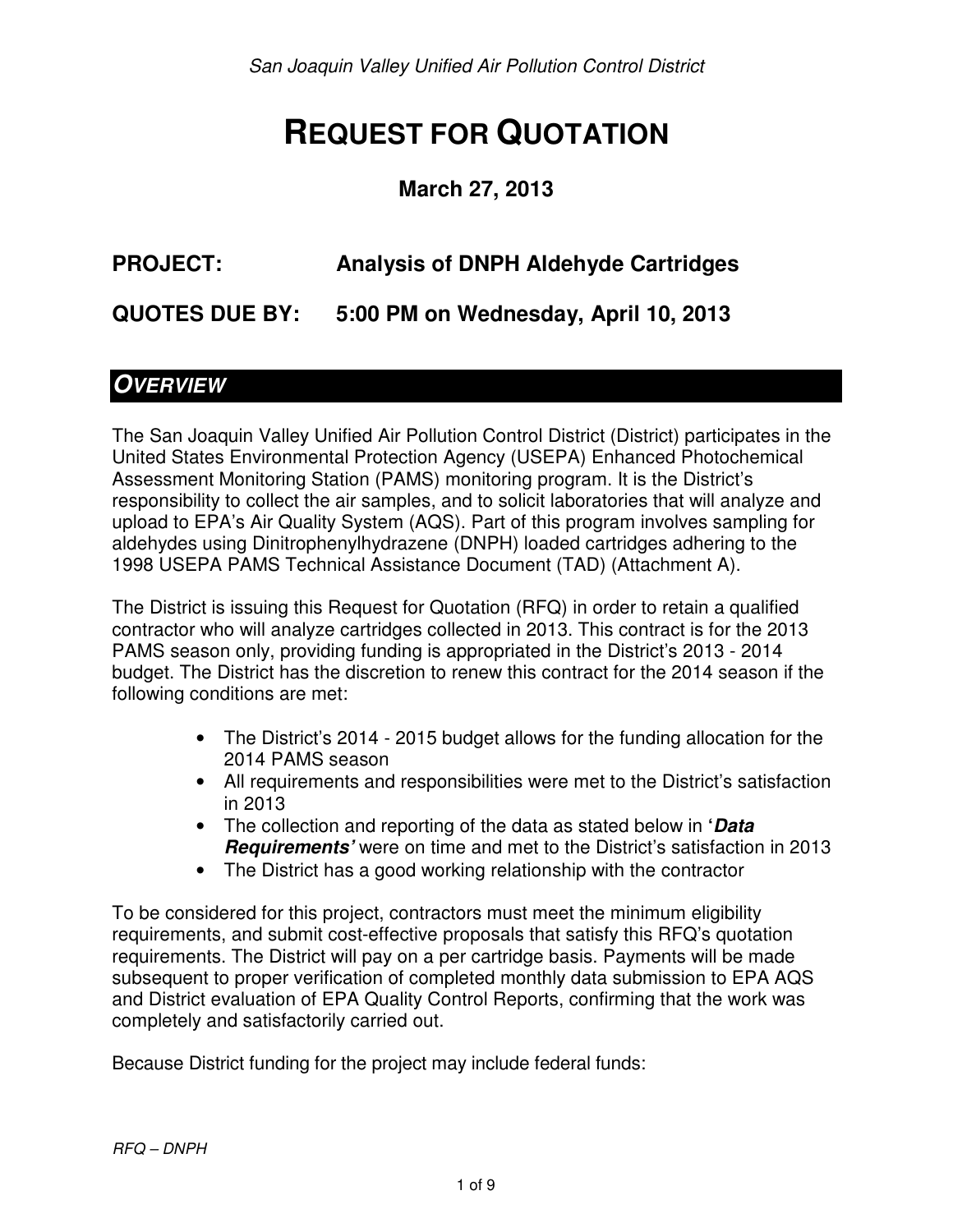- The contractor shall comply with all federal and state laws, statues, regulations, rules, and guidelines which apply to its performance under this agreement.
- The contractor shall comply with all federal and state conflict of interest laws, statutes, and regulations, which shall be applicable to all parties and beneficiaries under this Agreement and any officer, agent, or employee of District.
- The contractor must not presently be debarred, suspended, proposed for debarment, declared ineligible, voluntarily excluded from participation or otherwise excluded from or ineligible for participation under federal assistance programs. Contractor must ensure that all subcontractors employed for conduct of this project also certify compliance with this provision of law to the contractor.
- The contractor or any individual identified in the proposal that appears in the Excluded Parties List System (EPLS) is not eligible for award of a contract. The EPLS is a central registry that contains information regarding entities debarred, suspended, proposed for debarment, excluded, or otherwise declared ineligible from receiving Federal contracts. Access to the EPLS is available at www.epls.gov.
- The contractor certifies by signing the signature page of the original copy of the submitted proposal and any amendment signature page(s) that the proposer is not presently debarred, suspended, proposed for debarment, declared ineligible, voluntarily excluded from participation, or otherwise excluded from or ineligible for participation under federal assistance programs.

The contractor will provide certification that commercial general liability insurance coverage (\$1,000,000 per occurrence) for bodily or personal injuries or for property damage as well as Workers Compensation Insurance as in accordance with the California Labor Code are obtained and are in full force.

The District reserves the right to reject any and all quotations, and to make no awards.

### **SUBMITTAL INSTRUCTIONS**

A contractor who submits a quotation in response to this RFQ must adhere to the following instructions: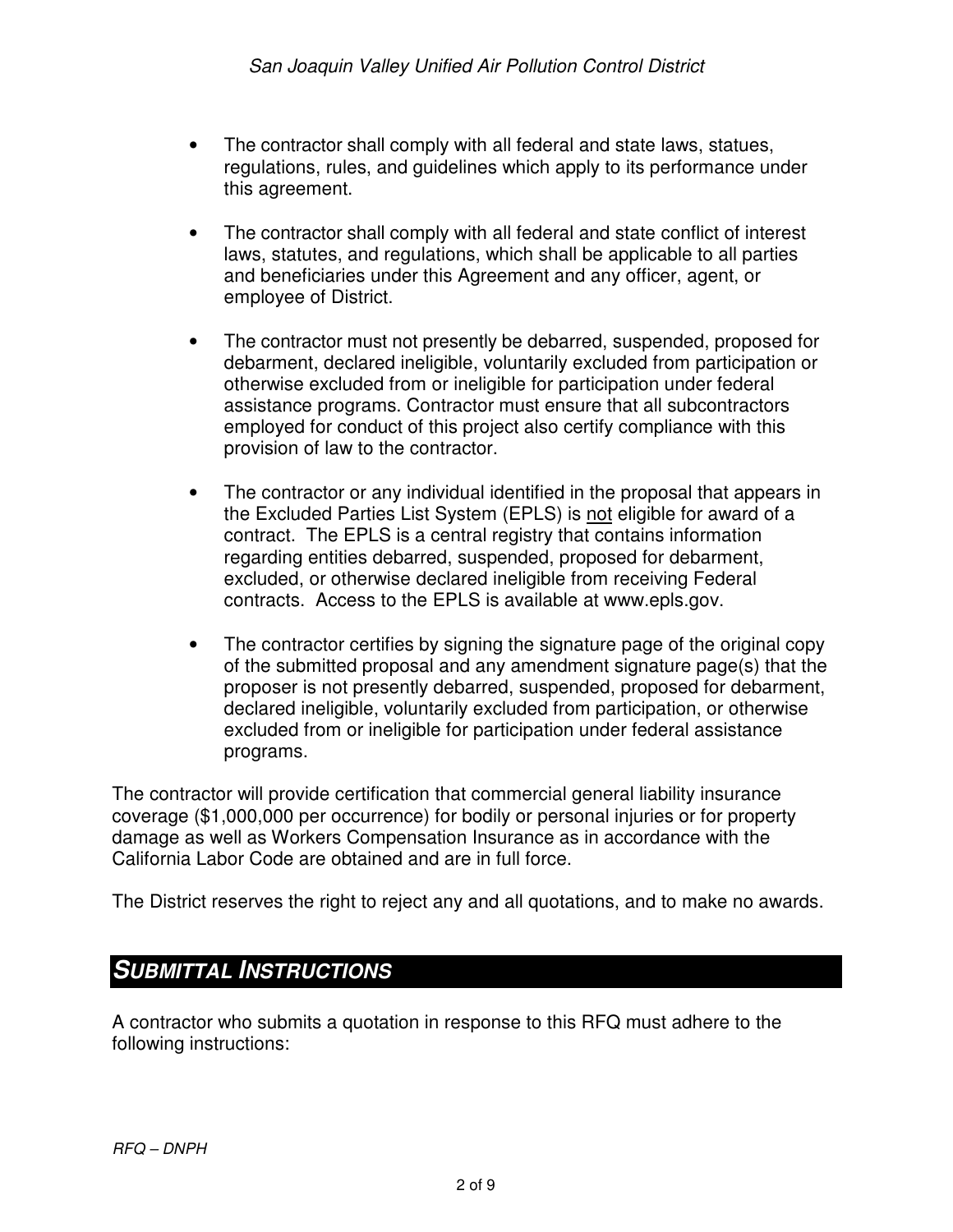- 1. The deadline for submitting quotations is 5:00 PM on Wednesday, April 10, 2013. Quotations received after this time and date will not be accepted.
- 2. Quotations are to be mailed to the following address:

San Joaquin Valley Unified Air Pollution Control District Attn: Peter Biscay Air Quality Specialist 1990 E. Gettysburg Avenue Fresno, CA 93726-0244

- 3. The envelope should be marked with title "Quotation for Analysis of DNPH Aldehyde Cartridges."
- 4. Include five (5) hard copies and one (1) electronic copy of the quotation.

### **MINIMUM ELIGIBILITY REQUIREMENTS**

Contractors must meet the following minimum eligibility requirements:

- 1. Successful completion of similar PAMS analyses for a government agency within the last 5 years. For the purpose of this RFQ, "similar" means PAMS analyses that closely resemble the analyses to be performed under this RFQ, including required compounds, test methods, numbers of samples, and other relevant details.
- 2. Possess demonstrated ability to create and upload AQS data files.

#### **QUOTATION REQUIREMENTS**

At a minimum, submitted quotations are to:

- 1. Not exceed 24 pages in length (including cover letter and reference material).
- 2. Describe previous experience in the documentation and analysis of PAMS DNPH Aldehyde Cartridges (references are required).
- 3. Provide qualifications of contractor staff who will be assigned to this project, and describe the role of each assigned staff member to be used in the project.
- 4. Describe the process that the contractor will use in the analyses of the samples.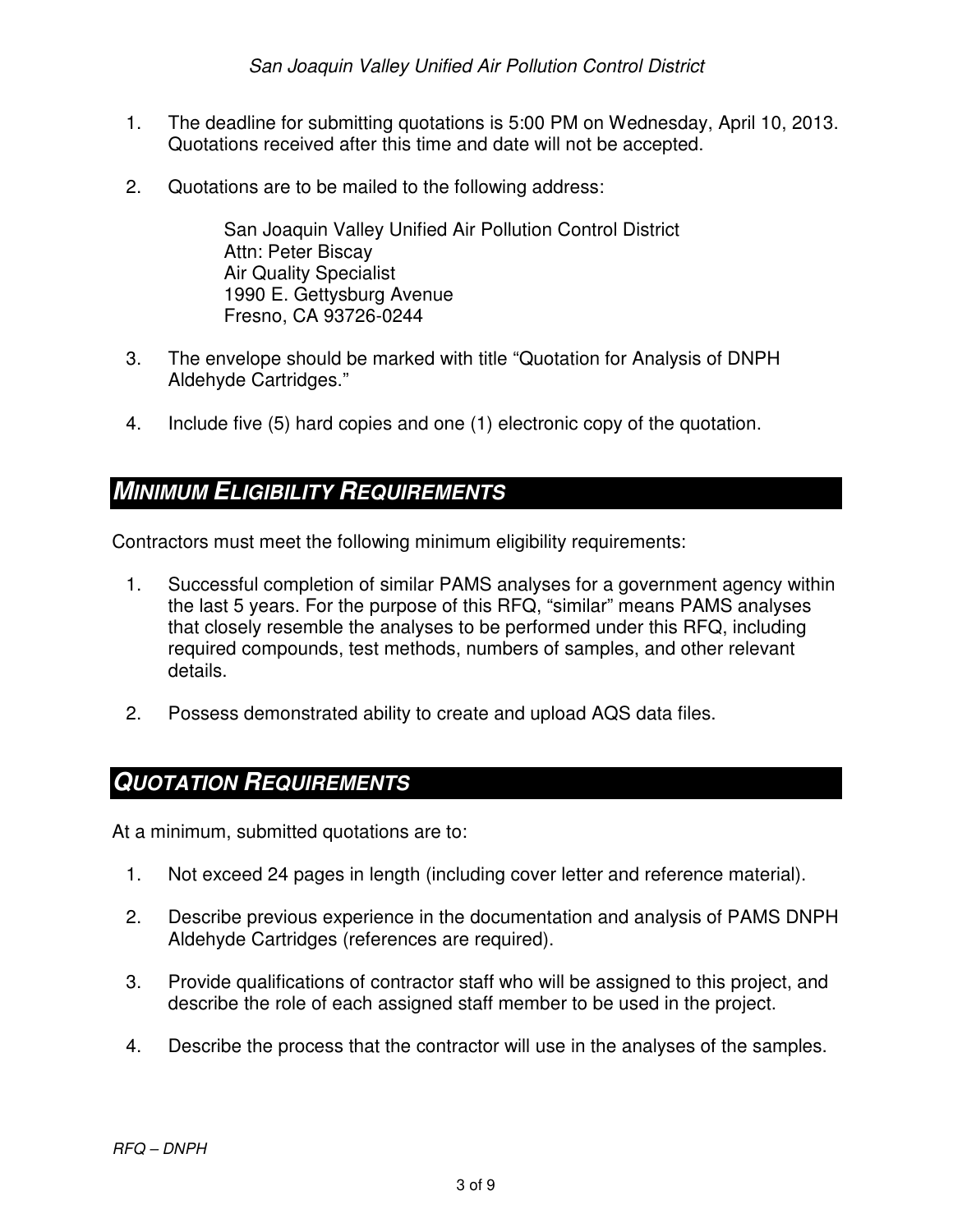- 5. Describe previous experience in the usage of the EPA AQS pipe delimited flat file transaction format and uploading data directly into EPA's Air Quality System, including a report example in a 'Reported Data' and 'Reported Blanks' format.
- 6. Describe previous experience with the 1998 USEPA PAMS TAD for DNPH Aldehyde Cartridges.
- 7. Describe previous experience with PAMS for analysis of acetaldehyde, acetone, and formaldehyde.
- 8. Include a price quote for the analysis of an Audit Sample or Performance Evaluation that the District may request.
- 9. Provide the cost for 4 new glass tube ozone scrubbers and their preparation and maintenance.
- 10. Include a price quote for each of the following items on a per cartridge basis:
	- a. The cost of analysis of the cartridges (to include creation of the AQS
	- transaction file using AQS' pipe delimited flat file transaction format);
	- b. The preparation and certification of sample cartridges; and
	- c. Documentation of invalid samples and missing sample runs.
- 11. Include a separate price quote for shipping costs on a per cartridge and total cost basis.
- 12. Include a separate price quote for the uploading of all data into AQS using the AQS pipe delimited flat file transaction format.

### **GENERAL PROJECT GUIDELINES**

The following is a description of the general project guidelines, requirements, and responsibilities that both the District and contractor will hold during the life of the project:

- 1. At any time the District may require that the contractor successfully complete an analysis of an Audit Sample or Performance Evaluation in order for the District to evaluate the performance of the lab.
- 2. The contractor will supply the cartridges necessary for any Audit Sample or Performance Evaluation.
- 3. In 2013, there will be approximately **342** samples sent to the contractor for analysis, depending on the number of samples collected. PAMS sampling will be conducted during the months of June, July and August of 2013.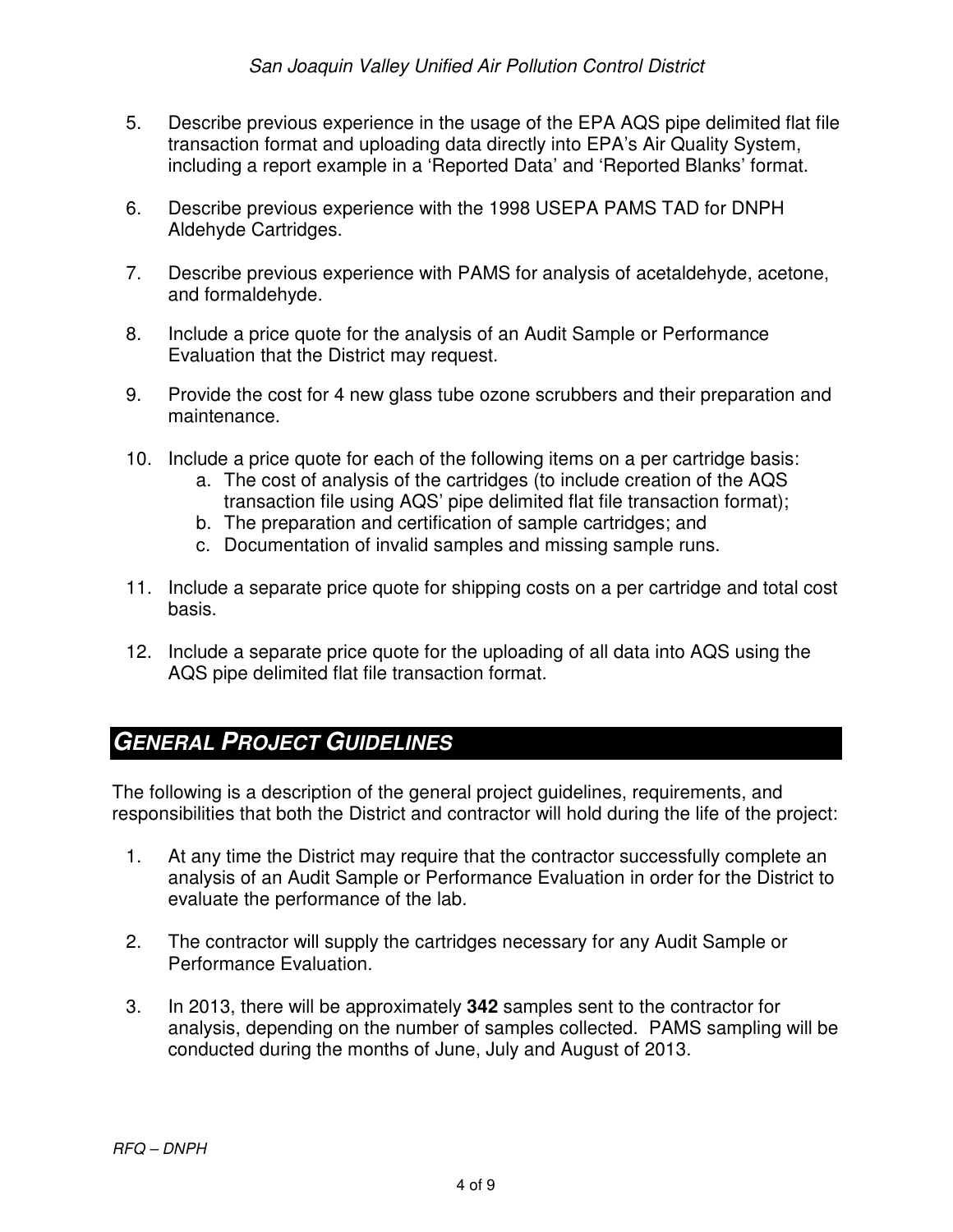- 4. The contractor shall perform DNPH Aldehyde cartridge analyses using the 1998 USEPA PAMS TAD (the District will not allow for a different collection or sampling device other than what is currently in use).
- 5. There are three (3) required compounds: acetaldehyde, acetone, and formaldehyde. No other compounds are requested or desired.
- 6. The contractor will supply **new** cartridges with DNPH loaded on a silica gel substrate. The contractor will ship all 342 cartridges to the District as soon as possible after the signing of the contract. The contractor will contact and coordinate with the District with regards to shipping locations and addresses (Fresno and Bakersfield). The contractor is responsible for all recording keeping and costs regarding shipping the cartridges to the two locations, recording the number of cartridges sent, the manufacturer's cartridge lot number being sent to each location, and the shipment's date. The contractor is responsible for all record keeping and shipping costs of other materials being sent to the District and/or the audit laboratory for this project.
- 7. If warranted, the contractor shall provide to the District specific instructions detailing the specific procedures for handling the cartridges. If the contractor prefers that the collected samples be returned to them using a specific kind of container and/or cooling material, other than what the District proposes to use, then the contractor must supply these materials to the District as part of the contract. The containers/shipping materials must meet all of Department of Transportation and Federal Aviation Administration requirements for safe handling and transport provided by shipping companies like UPS or FedEx. If the contractor desires the District to use a particular written form for tracking the exposed sample (i.e. a chain of custody (COC) form other than the form the District provides), the contractor will supply a sufficient quantity of these forms for use by District staff.
- 8. The contractor is responsible for all record keeping and shipping costs of the cartridges and other materials being sent to the District and/or the audit laboratory for this project. The District is responsible for recording keeping and shipping costs to return exposed cartridges to the contractor.
- 9. Once the District has concluded that the monthly deliverables are acceptable (passage of EPA Quality Control Reports) the contractor may submit a monthly billing based upon the site, date, and time of sample collection and the number of samples for that month (June, July, and August). The billing will not be based on the date on the Chain of Custody, date cartridges were received at the laboratory, or date of the laboratory's internal tracking system. Each monthly billing will list the gross amount but will invoice at 90% as 10% will be retained until all three month's billings and all services (analyses, reports, audits, performance evaluations, etc.) are successfully completed and rendered to the satisfaction of the District. When all of the above prerequisites have been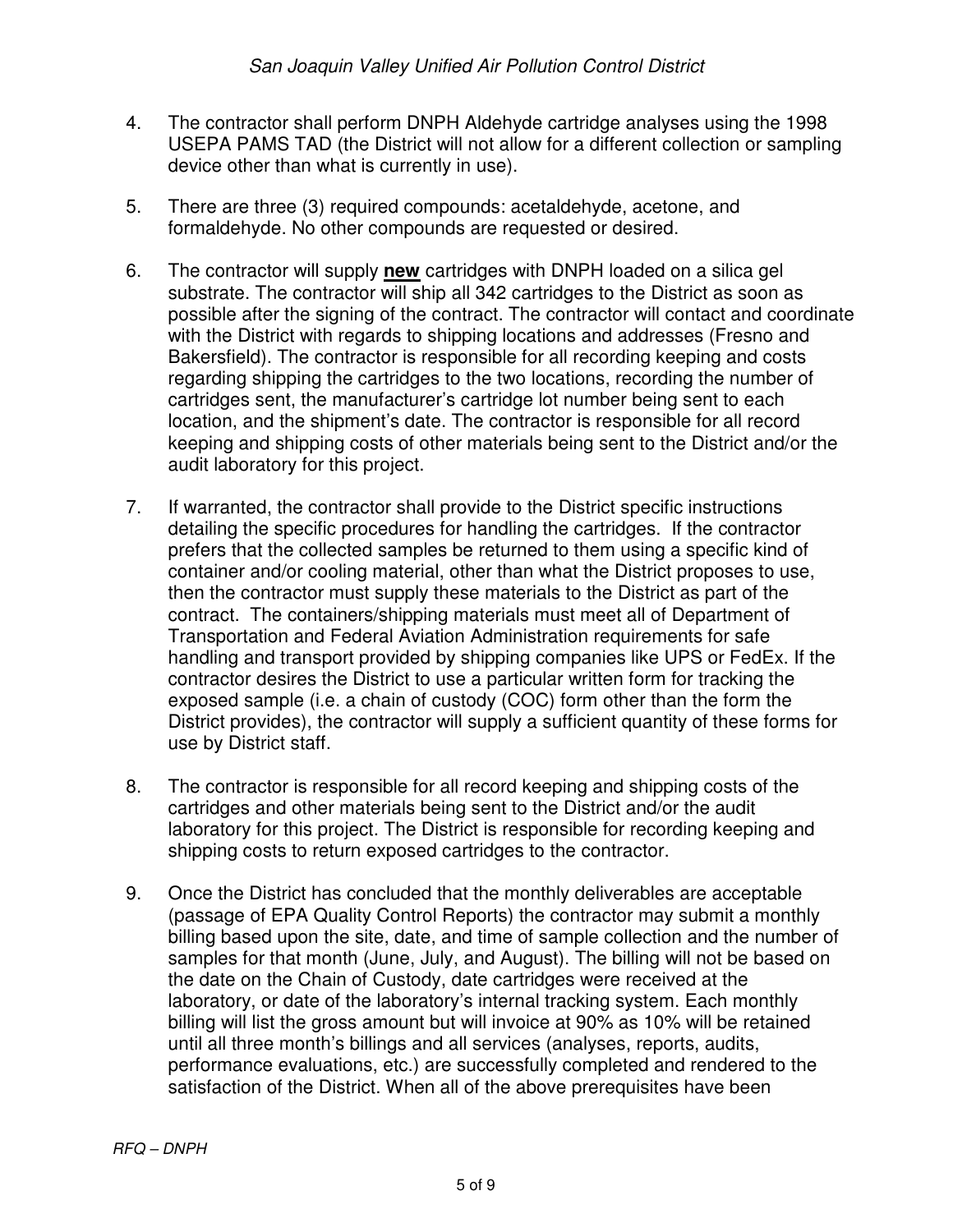#### San Joaquin Valley Unified Air Pollution Control District

completed and deemed satisfactory, the District will accept an invoice for the retained amount and the final payment will be dispensed.

- 10. The contractor shall retain and archive a copy of all paper and electronic records of this project for a minimum of three (3) years. The archived records will include any documentation pertaining to the analysis and reduction of raw and processed data, including calibrations, samples and run sequences. In the case where there is a need of clarification or investigation of the reported data, the contractor will provide any and all necessary information as requested so that the entire analysis can be reconstructed.
- 11. The contractor will be available by phone to discuss issues related to this project on the same business day that the District places the call with the contractor. The contractor shall notify the District immediately upon the discovery of any irregularities during the course of the project.
- 12. It is understood by the Contractor that time is of the essence in the performance of this project.
- 13. The contractor is to have general liability insurance for at least One Million Dollars (\$1,000,000.00) for bodily or personal injuries or for property damage as well as Workers Compensation Insurance in accordance with the California Labor Code.
- 14. Contractor shall comply with all federal and state conflict of interest laws, statutes, and regulations, which shall be applicable to all parties and beneficiaries under this Agreement and any officer, agent, or employee of District.
- 15. Since this Agreement will exceed Ten Thousand Dollars (\$10,000), the contractor will be subject to examination and audit of the auditor general for a period of three (3) years after final payment under contract.

### **QUALITY CONTROL REQUIREMENTS**

The following procedures will be employed to ensure the quality of the project and the resulting data:

1. The contractor will ensure that upon receipt of the cartridges for analysis, they will be immediately placed in a refrigerated and isolated environment of 4 degrees Celsius or less to prevent degradation of the samples with the time between sampling and extraction not exceeding 2 weeks. The contractor will also ensure the samples will be promptly analyzed for the same reason.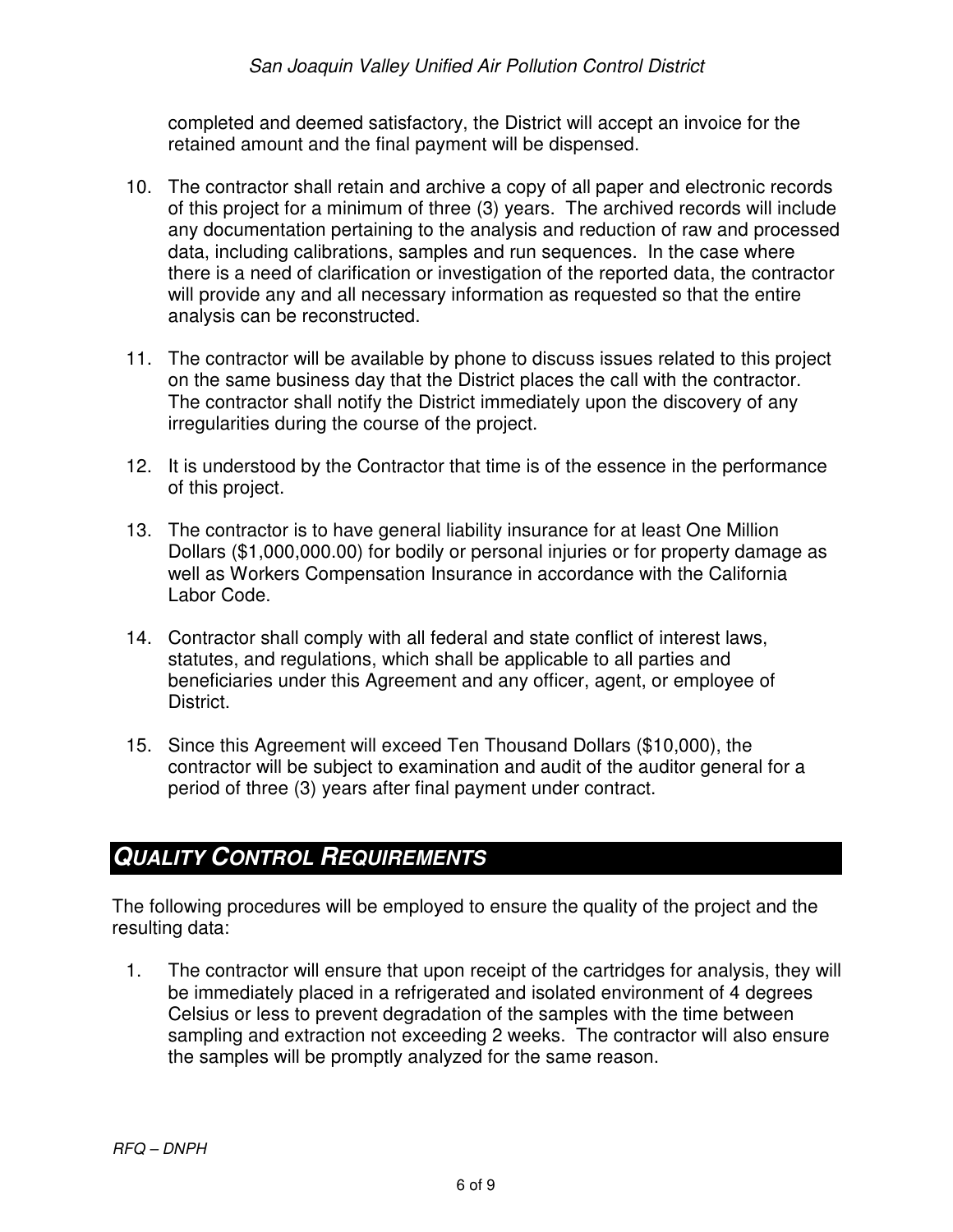- 2. The contractor shall provide the District "gold ring" cartridges **only**. The District will reject any cartridges not of this kind.
- 3. Only **new** Waters-brand cartridges (Sep-Pak DNPH-Silica Short Body Cartridges, part number WAT037500) are to be supplied by the contractor, and proof of the shelf life must be submitted to the District with the shipment. The District will not accept used/reconditioned cartridges. Cartridges must be in their sealed pouches, kept unexposed to sunlight, be no more than one (1) month old, and be maintained under a monitored temperature of 4 degrees Celsius or less. Shipped cartridges must be provided with enough ice for the shipment to arrive at the District with the cartridges still under the cover of ice. The District will not accept cartridge shipments that do not arrive under iced conditions.
- 4. For each manufacturer's lot of cartridges, at least one (1) cartridge per lot is to be analyzed for purity by the contractor prior to shipment. A copy of this analysis is to be forwarded to the District by including the report with the shipment of cartridges.
- 5. The contractor will supply the District with an adequate quantity of denuder ozone scrubbers for four (4) Xontech Model 925 carbonyl samplers. It will be the contractor's responsibility to purchase, service, and coat the interior of the denuder ozone scrubbers. The denuder ozone scrubbers are required to arrive at the District intact and unbroken. Should the denuder ozone scrubber arrive broken, it is the responsibility of the contractor to replace it at their expense. Denuder ozone scrubbers must adhere to the 1998 USEPA PAMS TAD. The denuder ozone scrubber construction material must be glass or copper tubing, and be treated as required in the 1998 USEPA PAMS TAD.
- 6. The contractor will provide written documentation indicating the methodology used for analytical instrument calibration, analysis and quality control / assurance. Copies of all related paperwork used to conduct data analysis such as chromatograms; instrument calibrations, etc. shall be supplied to the District as a hard copy and in electronic PDF
- 7. At no additional cost, the contractor will analyze for quality control purposes any audit cartridge(s) sent to the contractor by a CARB, USEPA and/or EPA approved National Air Toxics Trend Stations (NATTS) Laboratory designated by the District. Contractor shall provide copies of these audit results to the District. The results shall include all pertinent information regarding calibration reports and standard certificates.
	- 8. It is at the District's discretion to send duplicate samples for audit purposes.
	- 9. The contractor will analyze contents of only the valid samples as identified in District chain of custody (COC) forms. The contractor will not analyze contents of invalid samples. The contractor will appropriately document missing samples.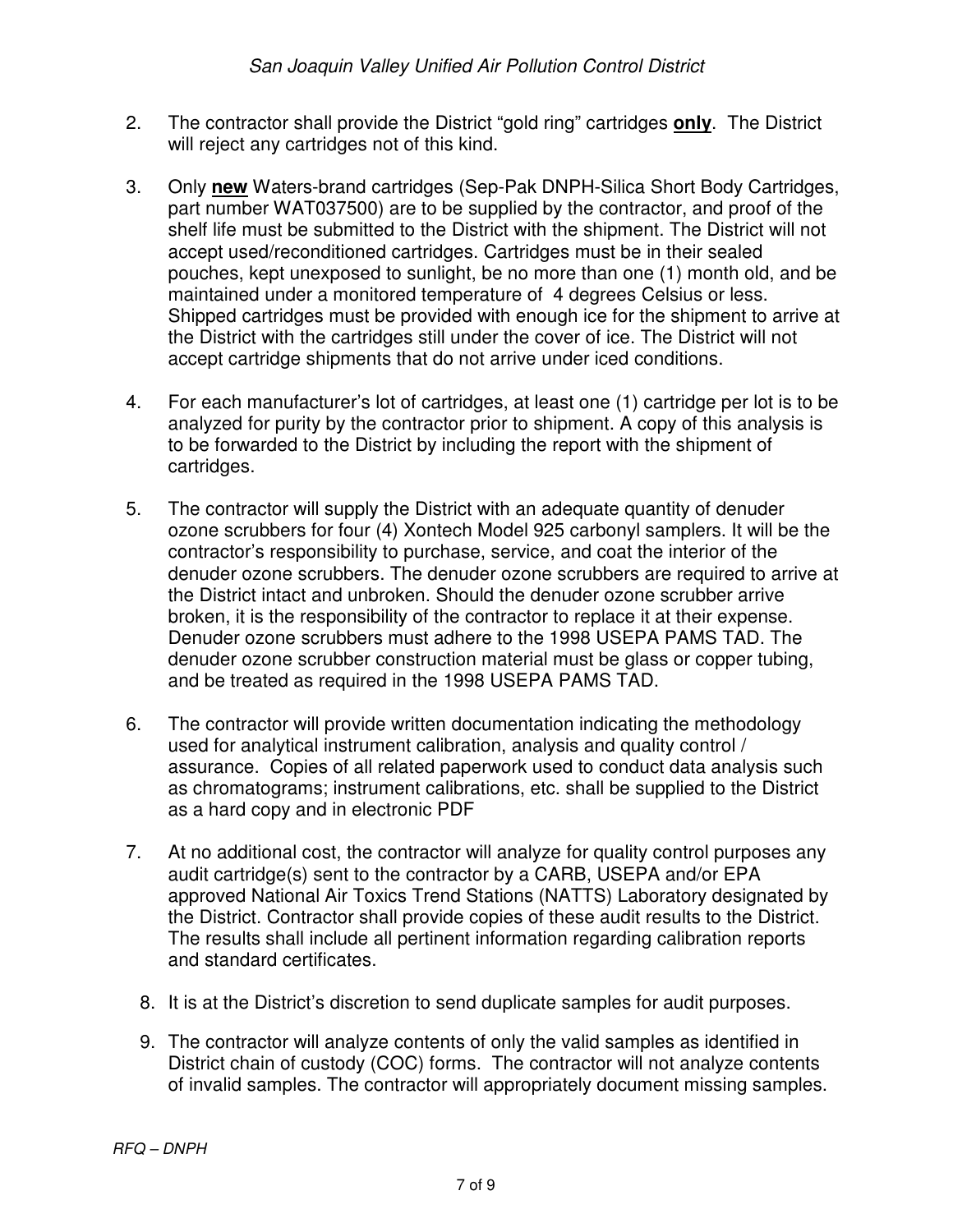## **DATA REQUIREMENTS**

The following is a list of requirements for the collection and reporting of the data involved in this project:

- 1. The contractor will only report data for acetaldehyde, acetone, and formaldehyde. No other compounds are requested or desired.
- 2. The laboratory will report data as 'Reported Data' and 'Reported Blank' data in the AQS pipe delimited flat file transaction formats.
- 3. Laboratory equipment must be capable of detecting and measuring levels of VOCs as low as one (1) Parts Per Billion carbon (PPBc) but reporting all detection levels.
- 4. Reported data is to meet Level IV criteria according to EPA guidelines for PAMS documentation (Laboratory Documentation Requirements For Data Validation, Document Control Number 9QA-07-89, January 1990).
- 5. Data is to be reported to the District in both Parts Per Billion carbon (PPBc) and Parts Per Billion volume (PPBv).
- 6. The data formatted and uploaded to the AQS database is to utilize PPBc.
- 7. All measured values are to be reported. Any data below the Practical Quantification Limit (PQL) will be reported and flagged with "LJ". All nondetectable data will be reported as zero and flagged with "ND". Other Qualifier Codes can be used if necessary.
- 8. The contractor will submit monthly reports summarizing the analyzed data during the course of the project.
- 9. The contractor's monthly data files and reports will provide the resulting data in 3 forms:
	- a. Electronic file format (DVD, Flash Drive, Compact Disc, etc.) individually labeled per site and per month; identifying the station name, station AIRS code, sample date, and sample collection time.
	- b. Hard copy printouts in appropriately sized binders tab separated, and labeled per site and per month. Each report must identify the station name, station AIRS code, sample date, and sample collection time.
	- c. EPA Quality Control Reports: 'Load Report', 'Statistical Evaluation and Critical Review Report' and the 'Raw Data Inventory Report'.
- 10. All laboratory activities and completed data file uploaded reports (to include passage of EPA Quality Control Reports) are to be submitted to the District and AQS by **no later than November 30, 2013.**